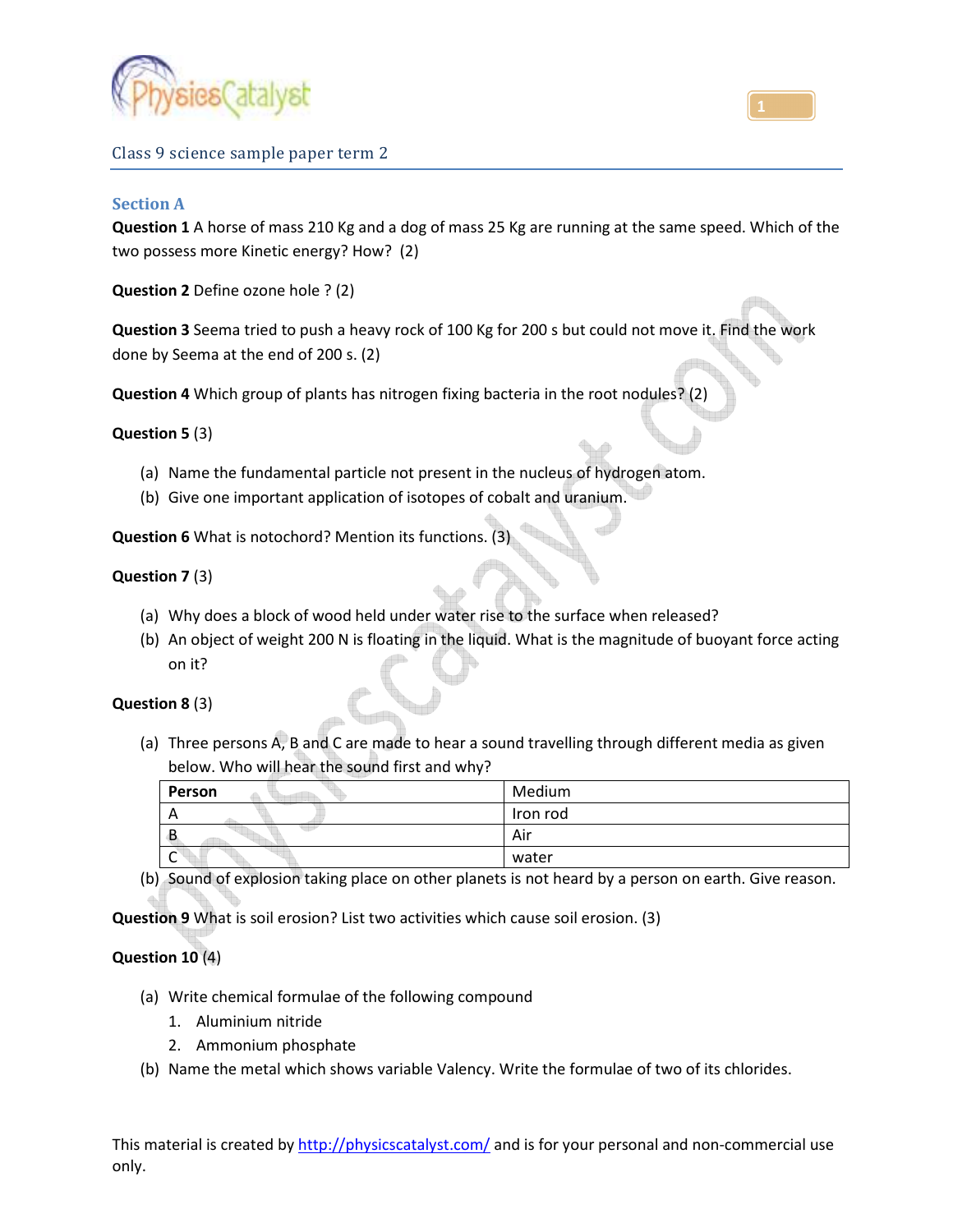



**Question 11** Thallophyta, bryophyte and pteridophyte are classified as cryptogammae whereas gymnosperms are classified a phanerogammae, why? (3)

**Question 12** Define relative density of a substance. Relative density of silver is 10.8. The density of water is 1000 kg/m<sup>3</sup>. What is the density of silver in SI units. (3)

**Question 13** Define air pollution. Write two methods to prevent it. (3)

**Question 14** Write the most striking features of the following phya/class? (6)

- a. Arthropoda
- b. Amphibia
- c. Porifera

### **Question 15** (3)

- a. Calculate the number of moles in 5.75 gm of sodium. (Na=23
- b. Define law of constant composition.
- c. What is atomicity of chloroform and methane.

### **Question 16** (3)

- a. What are infectious diseases? Give two examples.
- b. Name two infectious agents.

### **Question 17** (5)

- a. A gold sample contains 90% of gold and rest copper. How many atoms of gold are present in one gram of this sample of gold. (Au=197u)
- b. Which has more number of atoms, 100 g of calcium or 100 g of oxygen gas. (Ca=40 u, O=16u)

**Question 18** A mass of 100 Kg is dropped from a height of 50 cm. Find its (5)

- a. Potential energy just before dropping
- b. Kinetic energy on touching the ground.

# **Question 19** (5)

- a. State a condition for an echo to be heard.
- b. Bats cannot see, then how do they catch their pray?

### **Question 20** (5)

- a. Name two diseases against which infants below one year are vaccinated.
- b. Why are antibiotics effective against bactaria but not against viruses.

This material is created by http://physicscatalyst.com/ and is for your personal and non-commercial use only.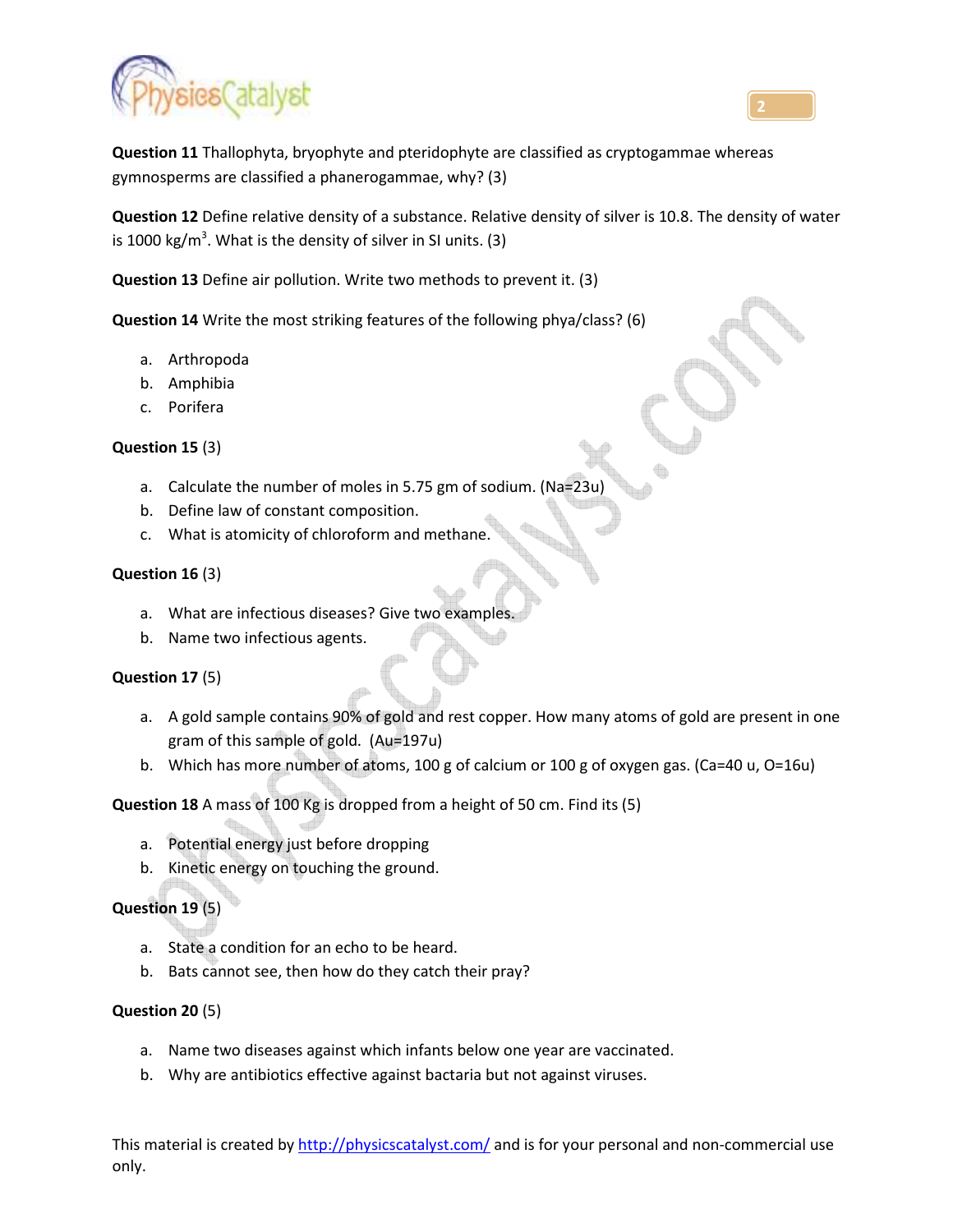

## **Question 21** (5)

- a. A sound wave travels at a speed of 339 m/s. If the wavelength is 1.2 cm, what is the frequency of the wave?
- b. If 20 waves are produced per second, what is the frequency in hertz?

## **Question 22** (5)

- a. Distinguish between acute and chronic diseases.
- b. What will be the symptom of a disease if the target organs are
	- (i) Lungs
	- (ii) liver

**Question 23** Drive an expression to calculate energy for an object in motion and calculate the work required to stop a car of mass 1500 Kg moving at a velocity of 60 KM/hr

## **OR**

Name and define the physical quantity whose SI unit is watt. Write the relation between kWh and joule.

A ump delivers 1000 L of water in a tank at a height of 15 m in 120 sec. Calculate work done by the pump and its power. (Take g=9.8 m/s<sup>2</sup>) (5)

### **Question 24** (5)

- a. Describe briefly the Rutherford's alpha particle scattering experiment. Write the important observations and conclusions drawn from the experiment.
- b. If the bromine atom is available in the form of two isotopes  $^{79}_{35}Br$  and  $^{81}_{35}Br$  in 49.7% and 50.3% abundance respectively. Calculate the average atomic mass of bromine.

OR

- a. Define the atomic number and atomic mass number of element.
- b. One atom of an element contains 8 protons and 9 neutrons. Predict
	- i. Number of electrons
	- ii. Atomic number
	- iii. Atomic mass
	- iv. An isotope for this element
- c. Write the main postulates of Bohr's atomic model.

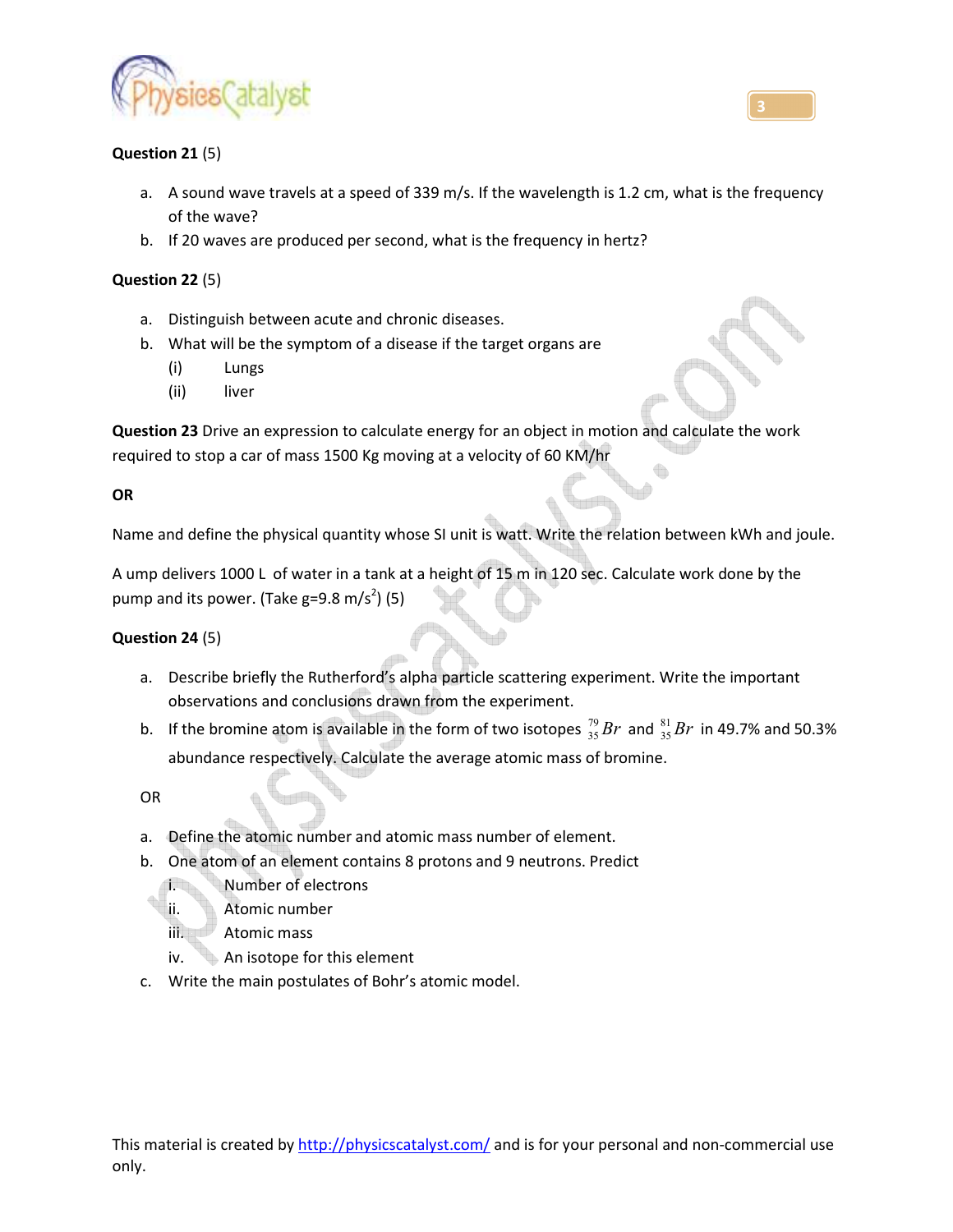

## **Question 25** (5)

Describe the steps and process involved in the nitrogen cycle. Also show cycling of various nutrients in this cycle diagrammatically.

OR

- a. How do forests influence the following
	- i. Air
	- ii. Soil
	- iii. Water
- b. How are CFC's harmful for the environment and living beings?

## **Section B**

**Question 26** The correct step shown for an experiment to establish relationship between loss in weight of an immersed solid with the weight of water displaced by it is:



**Question 27** The mass of a solid iron cube of side 4 cm is to be determined using a spring balance. If the density of iron is approximately 8.5 gcm<sup>-3</sup>, the best suited spring balance for determining weight of the solid would be of:

- a. Range 0-250 gwt ; least count 1 gwt
- b. Range 0-250 gwt ; least count 5 gwt
- c. Range 0-1000 gwt ; least count 5 gwt
- d. Range 0-1000 gwt ; least count 10 gwt

**Question 28** A body is weighted in liquid by immersing it fully in each of the three containers shown below. The apparent weight of the solid will be

This material is created by http://physicscatalyst.com/ and is for your personal and non-commercial use only.